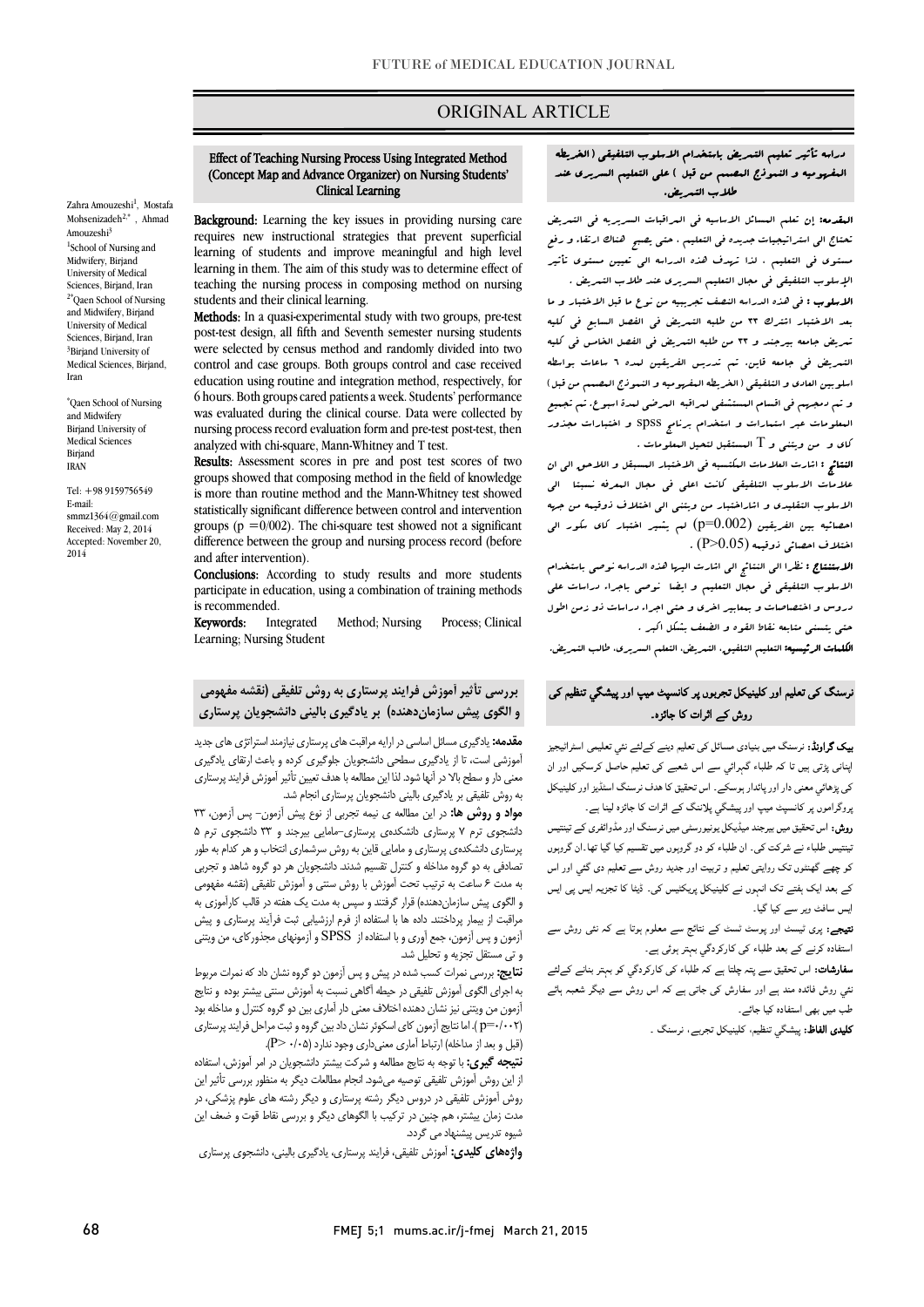## INTRODUCTION

In the  $20<sup>th</sup>$  century, life expectancy has prolonged due to the increase of public health level and development of education and technology. A way to increase life expectancy is to increase the quality of patient care. For this purpose, learners of medicine, who determine the future of medical council and health, including medical and nursing students should be lead to new educational methods and meaningful learning (1).

According to the researches in Iran, 72% of nursing professors use inactive methods in teaching. However, 92% of nursing students greatly prefer active and new learning methods to traditional and passive methods (2). Since the ultimate goal of professional nursing is to provide psychological, biological and social care of high quality to the patients, surface approaches to learning and insufficient information of students influence their performances and lead to patients complaints that is one of the biggest concerns of nursing managers. Hence, preventing such problems, nursing teachers should provide new teaching methods in order to prevent surface learning of nursing students and upgrade critical thinking skills, problem solving and retention of information and knowledge (3).

Although any planned change is important in different sections of educational system, they should upgrade teaching methods otherwise will not lead to success. Designing and developing different teaching methods and integrating models are important actions conducted in recent years (4). Integrated teaching method used in the current research includes two training models: concept map and advance organizer. Concept map method is an active teaching method that can help nursing teachers to train graduates with critical thinking and problem solving skills. Theoretical framework of concept map training method is based on Ausubel meaningful learning theory. Ausubel focused on meaningful learning, as a clearly articulated and precisely differentiated conscious experience that emerges when potentially meaningful signs, symbols, concepts, or propositions are related to and incorporated within a given individual's cognitive structure. The knowledge learned with this meaningful method like a concept map prolongs longer in the mind and upgrades critical thinking and problem solving skills among nursing students (3, 5, and 6).

Concept map is a schematic and two-dimensional tool to present a set of concepts in propositions frameworks. In fact, concept map presents scheme of communication concept with other concepts and also their relation with a special subject which is organized in hierarchal model (7). Different studies have been conducted to analyze the influence of designing concept map on B.S. nursing students' critical thinking, increase of courses' significance, comprehension and the ability to summarize text. The results show the positive influence of concept map in learning (1, 8, and 9).

In advance organizer model, the main role of the learner is to dominate opinions and information. Advance organizers present concepts and principles directly to learners. Advance organizer model is designed to strengthen the learners' cognition structure. In Ausubel opinion, the main factor to determine the extent of new material significance and the  delivery and retention in mind is the existing cognitive structure in an individual. Stability and clarity of learner's previous knowledge should be augmented before providing empowering learners' cognitive structure, delivering and retention of information becomes easier. For this purpose, the concepts dominating the information can be presented to learner (5). Accordingly, since no study has been research is to determine the influence of teaching nursing model with integrated model on nursing students' clinical learning. new materials influentially. Consequently, through conducted on this subject in Iran, the purpose of the present

# METHODS

j  $\overline{\phantom{a}}$ 

 In a quasi-experimental study with two groups, pre-test and post-test design, all seventh semester nursing students of Birjand Nursing and Midwifery School and fifth semester nursing students of Ghaen Nursing and Midwifery School two control and case groups. Because it was not possible to select students in the same semester from the two schools, awareness score of the two groups was evaluated in order to equalize the students from this confounding variable. It more than one day were extracted from the study and all participants were present in all sessions in this research. were selected by census method and randomly divided into should be mentioned that the students who were absent

 Firstly, the researcher explained the purposes of the study and filled in the personal information forms of nursing sheet (attached to it) was distributed in order to assess students' performance in clinic. Moreover, at the end of the same day, when internship time was over (in surgery section), care sheets were collected by researcher. After held during are mst step of sampling, training sessions were<br>held during 2 days for 6 hours. In the first session of training, a questionnaire was firstly distributed to determine the level of students' awareness of nursing process. In each training session, different steps of nursing process were explained method for control group). students. Before training, Gordon form and nursing process finishing the first step of sampling, training sessions were (integrated method for experimental group and traditional

 The checklist of evaluating nursing process includes five steps. Each step consists some parts including: analyzing the step (3 parts), diagnosing nursing (5 parts), planning (5 parts), implementation (5 parts), and evaluating  $(2 \text{ part})$ .<br>Each part has 5 scores and the total score is 85. In front of each step of nursing process there were two options: "Did" and "Didn't do". If the student gains 80 percent of the score in each step of nursing process he/she got "did" and parts), implementation (3 parts), and evaluating (2 parts). otherwise he/she gained "Didn't do".

 Questionnaire of students' awareness level of nursing process includes two parts: 1) Case Introduction: demographic information, patient medical history, signs and symptoms of disease and physical examination. 2) 10 first five questions are related to case introduction. The true answer to each question has 1 score that is presented from 0 to 20 in order to become easier to explain. questions: all of the questions are multiple-choice, only the

 The validity of personal information questionnaire, checklist of evaluating nursing process recording and the questionnaire of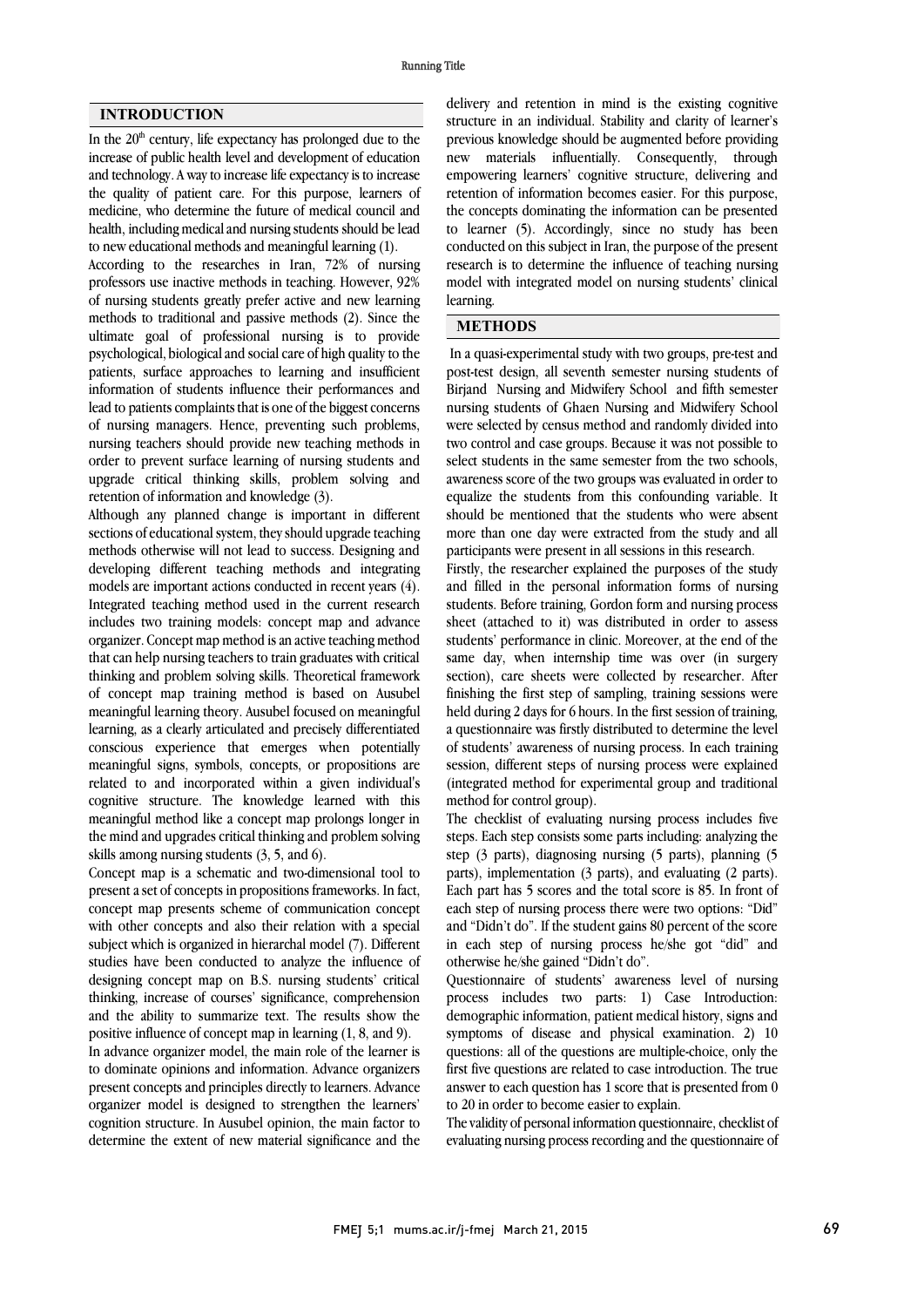students' awareness were confirmed by content validity in educational research (2012). The reliability of the checklist was evaluated by Cronbach's alpha  $\alpha = 74$  and the reliability of awareness questionnaire was validated by test-retest  $r=0/81$  in educational research (2010) (10).

 Steps of education in experimental group (integrated method) included:

- 1. First step: presenting organizer:
- Clarifying purposes of the course

 Presenting organizers (nursing and concepts of nursing process including examining patient, diagnosing existing and probable problems, planning to solve the problem, intervention and assessing nursing actions based on Taylor's Principles of Nursing.

 2. Second step: presenting materials, learning and connecting with organizers, including main concepts to explain and reminding the lessons (according to presented concept map) 3. Third step: Empowering cognitive structure:

- Using principles of reconstructing
- Critical trends toward lesson
- Clarifying theories
- Activating theories

This step was conducted on a hypothetical patient.

 4. Fourth step: reminding materials; finally, main issues in Then, at the end of each session students were asked to conduct the steps on the patients in the hospital wards. At the end of the last session, awareness questionnaire was course was presents by lecturing, question-answer and practice methods. Then, the students had internship for a week and conducting nursing process was reviewed for the learners. distributed again as posttest. In the control group, training cared the patients.

 At the end of internship, clinical learning level (performance) of the students was evaluated via first step and using the should be mentioned that the researchers were the same in both schools (two instructors for the two schools). checklist of nursing process recording by the researchers. It

 Data were analyzed with chi-square, Mann-Whitney, T-test and SPSS software (with confidence interval 95%). were not distributed normally, Mann-Whitney test was used. Comparing the two groups average in the cases that data

> j  $\overline{a}$

# **RESULTS**

The students' ages were between 19 and 40. Most of the were female. Most of the participants in both groups stayed participants in both case (51.5%) and control (54.5%) groups

 in dormitory (84.8%). In both groups, 27.3 % of students had clinical experiences. Interest in nursing was on average level: control group (39.4 %) and case group (51.5 %). The results or mann-winney lest showed that average score of control<br>group was 15.6±1.4 and the case group was 15.8±1.3. According to Chi-square and Mann-Whitney tests both groups are equal variables including age, gender, marital status, total average, clinical work experience, place of living and interest in nursing and there was no significant Chi-square results showed that there is no significance difference  $(P > 0.05)$  between the two groups in nursing process recording (before and after intervention). of Mann-Whitney test showed that average score of control difference between the two groups that influence the results.

process recording (before and after intervention).<br>Average score of awareness (based on 20) in the control group of Mann-Whitney revealed both groups are equal and there is no significant difference in scores related to pretest. The average score of awareness (based on 20) in the control group was  $15.2\pm3.1$  and in the case group was  $17.6\pm1.4$ . Mann- groups in post test. The average of students' achievement scores in knowledge level was 3.3±1.5 in case group and 1.8±3.1 in control group. The results of T-test present there is significant development in posttest scores of the students  $(p=0.023)$ was 13.3±2.1 and in the case group was 14.0±1.7. The results Whitney results showed there is significant difference in the two

## DISCUSSION

 The purpose of the current study was to "determine the influence of teaching nursing process with integrated method on clinical learning of nursing students. There was nursing process with integrated method including concept map and advance organizer) in the review of the literature. no similar research in this arena (influence of teaching

 $\overline{a}$ 

 According to the hypothesis that all teaching methods are influential on learning, the results of the present study influential on upgrading students' clinical learning. However, the average of scores and statistical tests showed that integrated method significantly upgrade students' showed that both integrated and traditional methods are theoretical learning in the case group.

 Researchers believe that no method or educational sources can cover all aspects of education and the appropriate methods should be selected according to the purposes that can help teachers in teaching and learners in learning. The results of the study showed that using a combination of (11). The integrated method used in the present study methods is more influential than using only one method

| Table 1. Distribution of students based on nursing process recording in both groups |              |               |         |               |                |               |                                                    |
|-------------------------------------------------------------------------------------|--------------|---------------|---------|---------------|----------------|---------------|----------------------------------------------------|
| Group                                                                               |              |               |         |               |                |               |                                                    |
| Chi-square results                                                                  | <b>Total</b> |               | Case    |               | Control        |               |                                                    |
|                                                                                     | Done         |               | Done    |               | Done           |               |                                                    |
|                                                                                     | Percent      | <b>Number</b> | Percent | <b>Number</b> | <b>Percent</b> | <b>Number</b> |                                                    |
| $x^2 = 0.3$ , df=1, P=0.58 27.3                                                     |              | 18            | 24.2    | 8             | 30.3           | 10            | Nursing process recording<br>(before intervention) |
| $x^2$ = 0.2, df=1, P=0.602                                                          | 66.7         | 44            | 69.7    | 23            | 63.6           | 21            | Nursing process recording<br>(after intervention)  |